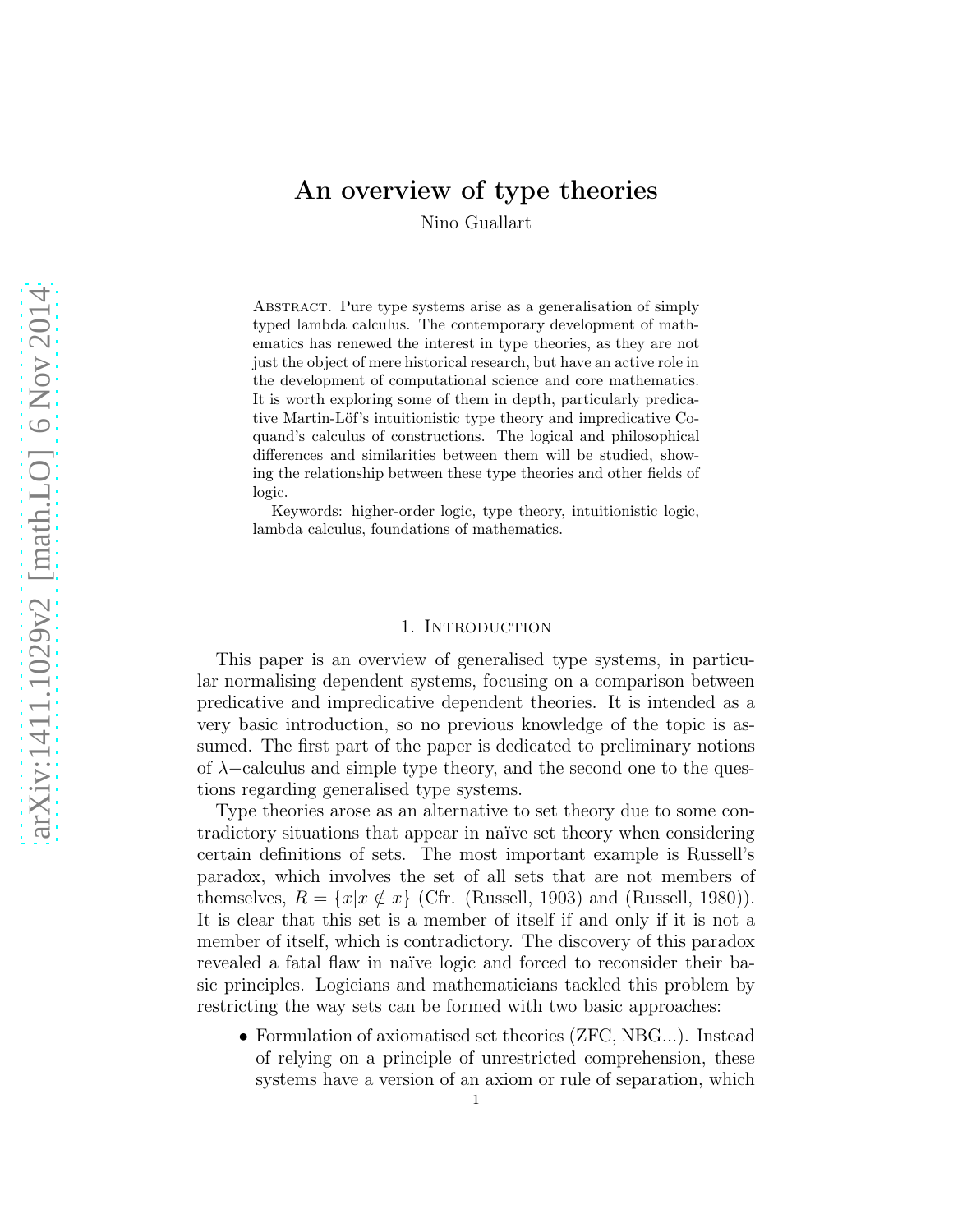needs a previously defined set in order to build a new one from it and a certain predicate ranging over its elements.

• Type theories. In layman's terms, a type is almost the same thing as a set, except that types form a hierarchy that avoids self-reference, since a type contains elements of a lower range. In this paper we will cover some aspects of the development of type theories.

Self-reference, which plays a crucial part in many paradoxes like this, is closely related to impredicativity; a definition is impredicative if it quantifies over a set containing the entity being defined, and predicative otherwise. Russell's paradox is impredicative, and some authors like Russell himself or Poincaré thought that impredicativity was problematic, arguing that impredicative definitions lead to a vicious circle. However, many basic mathematical definitions are impredicative (e.g. least upper bound) and Ramsey (1931) stated that many impredicative definitions are actually harmless and non-circular. Predicative mathematics avoids any problem regarding impredicativity by relying only on predicative principles, but the rejection of impredicative definitions leaves out some very important ones, such as power sets, making thus the task of predicative mathematics quite difficult. The the vast majority of mathematicians have continued being impredicative, but we will see later how new predicative theories emerge again in generalised type theories.

Although several authors such as Russell, Ramsey or Gödel created their own versions of type theory, probably the most remarkable one is Church's system. Its main feature is that it is formulated in  $\lambda$ -calculus. From now on we will focus on type theories based on it, that is, typed λ-calculus. In order to understand them properly, we will study some basic notions of untyped  $\lambda$ -calculus, before dealing with typed theories.

### 2. Simple type theory

2.1. Untyped lambda calculus. Lambda calculus  $(\lambda C)$  is a formal system created by Church in order to deal with the notions of recursion and computability in connection to the problem of halting (*Entschei*dungsproblem). Instead of relying on elements and sets as primitives, it uses  $\lambda$ -terms, which are used to explore the concept of function.

The set of  $\lambda$ -terms, or just terms in short, is defined recursively from a countable set of variables  $Var$ . Using Backus-Naur notation, formation of terms can be expressed in the following scheme, where x is any variable,  $E$  and  $F$  are arbitrary terms and the dots denote optional constant terms: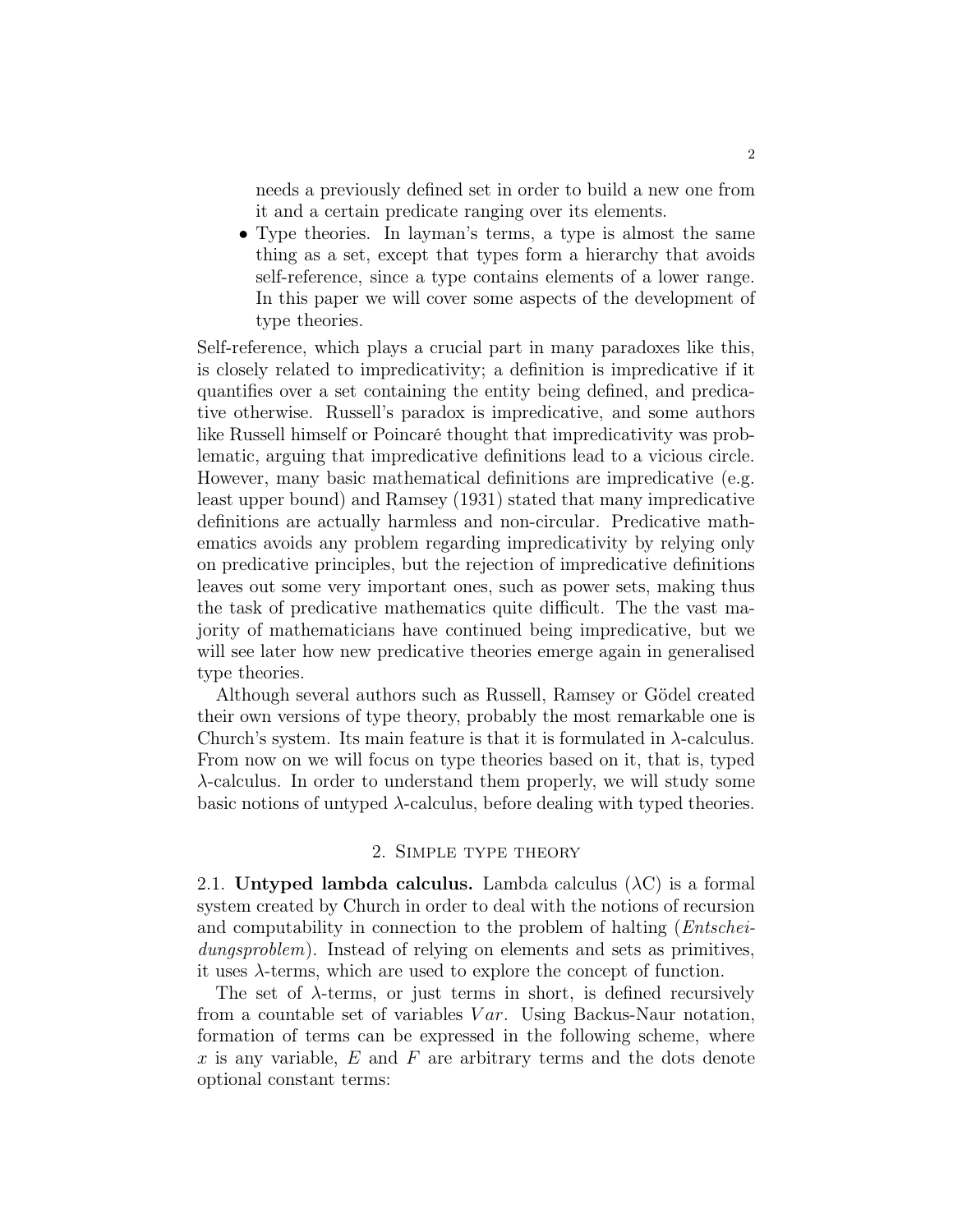$$
E, F := x | \lambda x . E | (EF) | \dots
$$

In other words, the set  $\Lambda$  of terms can be defined recursively as follows:

- If  $x \in Var$ ,  $x \in \Lambda$ .
- If  $E \in \Lambda$ ,  $F \in \Lambda$ , then  $(EF) \in \Lambda$ .
- If  $E \in \Lambda$  and  $x \in Var$ ,  $\lambda x.E \in \Lambda$ .

Simplification rules for parentheses can be applied as usual: outer parentheses are omitted and left association is assumed, so EF G stands for  $((EF)G)$ ; abstraction is right associative, so  $\lambda x.\lambda y.E$  stands for  $\lambda x.(\lambda y.E)$ ; abstractions can be expressed in contracted mode, for example  $\lambda xy.E$  instead of  $\lambda x.\lambda y.E$ .

Variables may occur bound in a term by the  $\lambda$  abstraction or be free: in  $\lambda x . xy x$  is bound and y is free. A basic and important opperation is the substitution of variables for terms. We will write  $P[x := t]$  to indicate the substitution of the variable x in  $P$  for the term t. For example,  $xyx[x := z]$  and  $xyx[x := ab]$  gives out  $zyz$  and abyab respectively, since all x have been substituted by z and  $ab$ . Substitution is the basis of  $\alpha$ –conversion and  $\beta$ -reduction.

 $\alpha$ -conversion. Variable names are conventional, so any variable in a term can be renamed, that is, substituted by another variable which does not occur in the term. This is called  $\alpha$ –conversion:  $\lambda x.x$  can be converted to  $\lambda y.y$ , so they are equivalent under  $\alpha$ –conversion,  $\lambda x.x \rightarrow_{\alpha}$  $\lambda y. y.$  Since the new variables must not occur in the term,  $\lambda x. xy \rightarrow_\alpha$  $\lambda y.yy$  is wrong, whereas  $\lambda x.xy \rightarrow_{\alpha} \lambda z.zy$  is correct.

β-reduction and operational semantics of  $\lambda C$ . Term evaluation in  $\lambda C$  is based on  $\beta$ -reduction, the application of functions over their arguments substituting the bound variables in the function by their corresponding arguments (actual process may be more complex, but for the sake of simplicity this work will focus solely on  $\beta$ -reduction as the basis of term evaluation):

$$
(\lambda x.E)F \Longrightarrow E[x := F]
$$

$$
(\lambda x. xy)a \Longrightarrow xy[x := a] \Longrightarrow ay
$$

After a  $\beta$ -reduction, a term may or may not need ulterior reduction. A reducible subterm within a term is usually called a reducible expression or a redex in short. If a term cannot be reduced further, it is said to be in its normal form, or to be a value. In  $\lambda$ -calculus, any term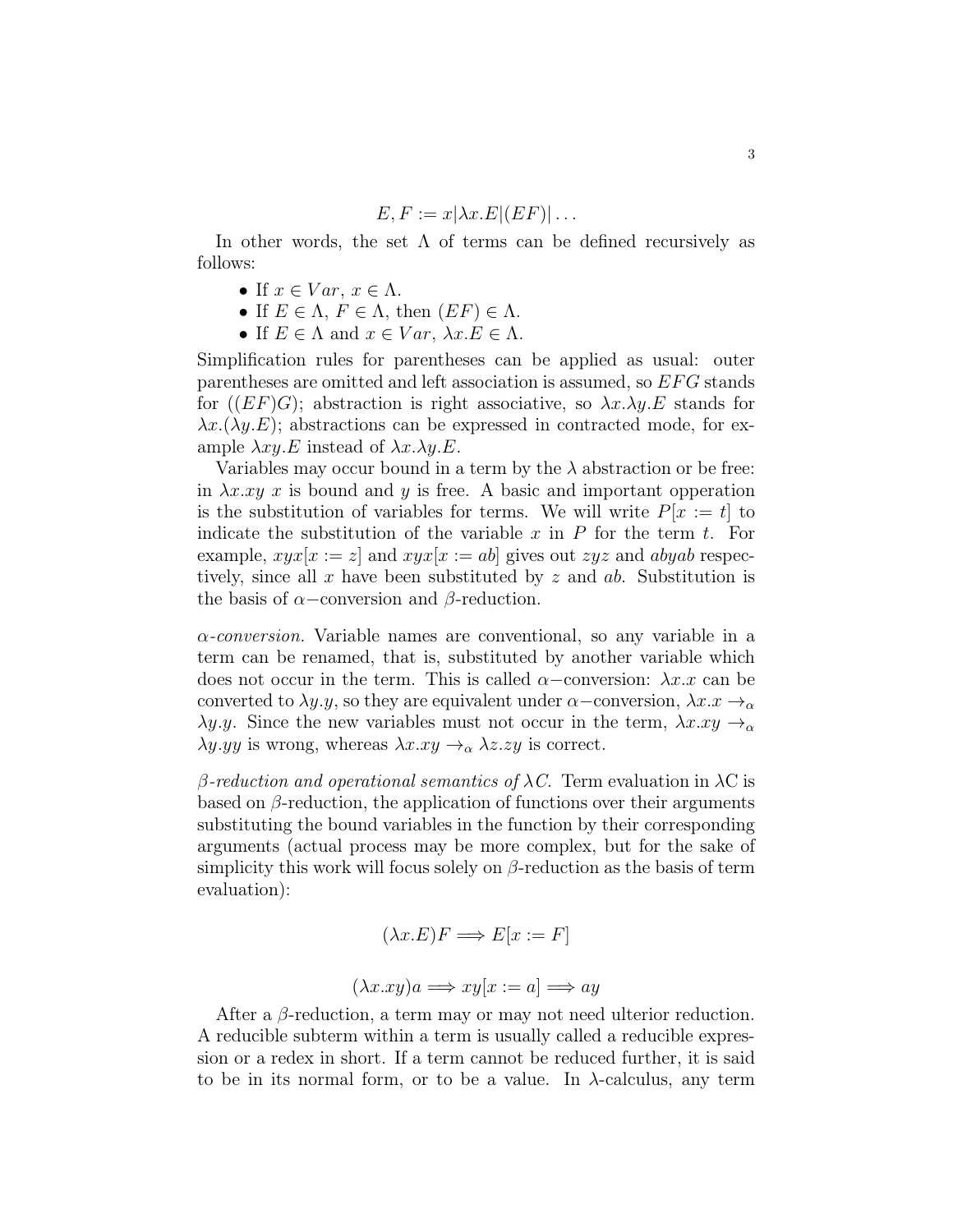evaluation converges to a value or diverges. Untyped lambda calculus is not normalising, that is, it is not always possible to reach a value.

**Example.** Identity function  $I := \lambda x.x$ , when applied to a term, gives the same term as an output:

$$
(\lambda x.x)e \Longrightarrow x[x := e] \Longrightarrow e
$$

Since  $I$  is also a term, it can be applied to itself, giving itself as an output:

$$
II \Longrightarrow I
$$

$$
(\lambda x.x)(\lambda x.x) \Longrightarrow x[x := \lambda x.x] \Longrightarrow \lambda x.x
$$

**Example.**  $\omega$  operator  $\lambda x . x x$  takes an input e and gives ee as an output; this new term may or may not be reduced again. If applied to itself, the result is the same as the original term and therefore a value is never reached.

$$
\omega \omega \Longrightarrow \omega \omega
$$
  

$$
(\lambda x.xx)(\lambda x.xx) \Longrightarrow xx[x := \lambda x.xx] \Longrightarrow (\lambda x.xx)(\lambda x.xx)
$$

Example. Sometimes, the reduction of a term gives a more complex term and thus a value is never reached:

$$
(\lambda x.xxx)(\lambda x.xxx) \Longrightarrow (\lambda x.xxx)(\lambda x.xxx)(\lambda x.xxx) \Longrightarrow
$$

$$
\Longrightarrow (\lambda x.xxx)(\lambda x.xxx)(\lambda x.xxx)(\lambda x.xxx) \Longrightarrow ...
$$

Different strategies can be applied to reduce a term. The normal way of reducing terms is named *call-by-value*, which means reducing the rightmost redex first. The opposite strategy, reducing the leftmost redex first, is named *call-by-name*. There are many other strategies. However, if the term eventually reaches a normal form, it holds the Church-Rosser property, that is, the normal form is independent of the strategy that has been chosen. It is worthwhile noting that this semantics of  $\lambda$ C is operational, since it describes the way  $\lambda$ -terms function, not what they denote.

Recursion in  $\lambda$ C is possible using fixed point combinators, which are terms  $R$  such as, when over another term  $T$ , give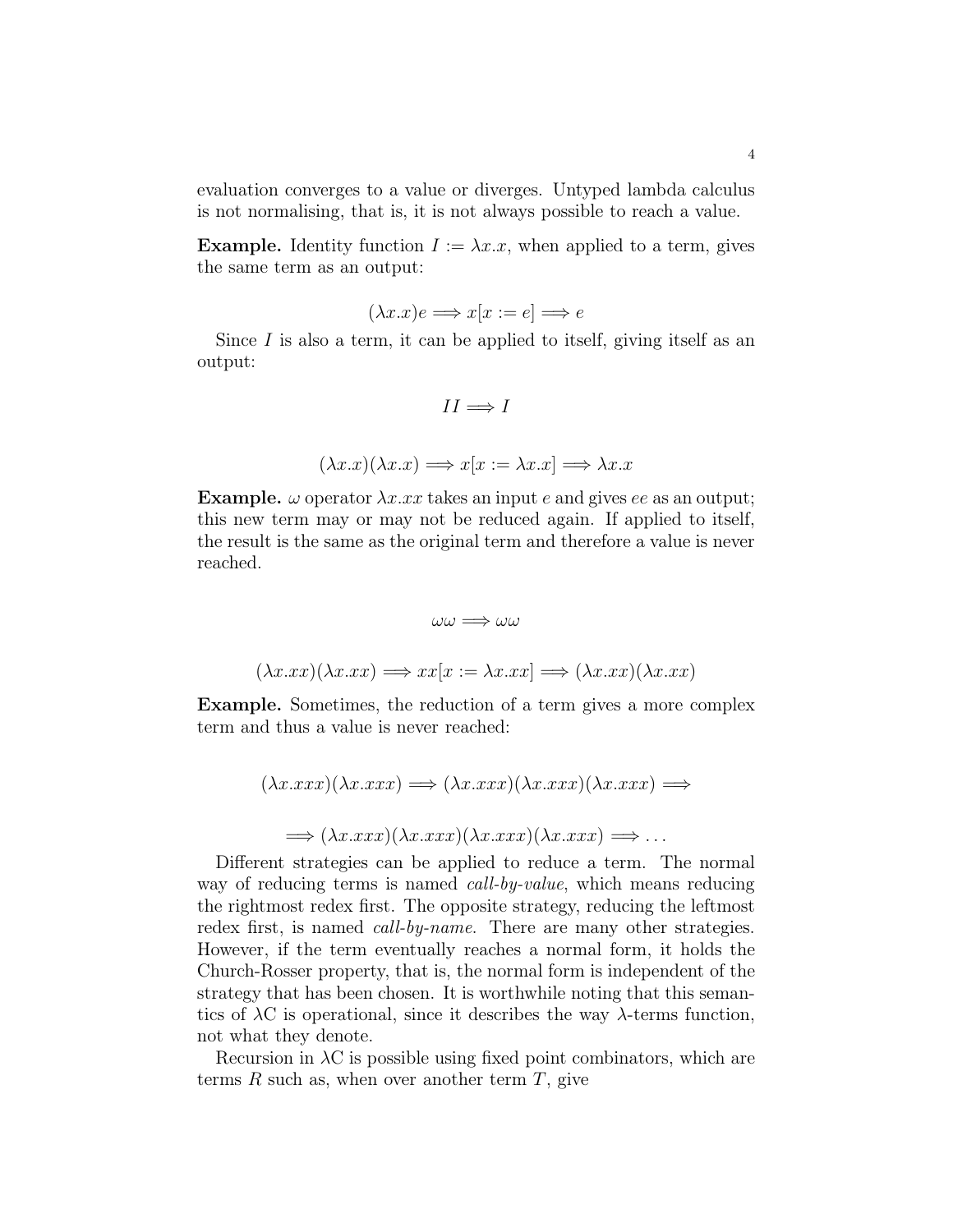$RT \Longrightarrow T(RT) \Longrightarrow T(T(RT)) \Longrightarrow \dots$ 

If we make  $Q := RT$  then  $Q := TQ$ , which is a fixed point, hence its name. There are infinite fixed point combinators, although the most known is Curry's Y combinator.

The following closing remarks can be made:

- Lambda calculus' foundations rely on the use of abstraction and application:  $\lambda x.P$  is an anonymous function which takes an input x and gives  $P(x)$  as an output. The application  $PQ$ is the result of considering term  $Q$  as the input of  $P$ .
- Recursion allows the construction of complex formulae and is the basis of the computational power of lambda calculus.
- $\lambda$ C is equivalent to a Turing machine, and therefore is an abstract model of a programming language (Landin, 1965). In  $\lambda$ C, Boolean values are possible and natural numbers can be defined in the form of Church's numerals, and there are also logical and arithmetical operations over them and flux control operators. It is not decidable, so in principle it is not possible to know whether the evaluation of a term will end or not. Whereas TM is the model of imperative programming languages,  $\lambda$ C is the basis of functional ones.

2.2. Simply typed lambda calculus. Simply typed lambda calculus was also originally developed by Church (1940,1941). It is a higher order logic system based on lambda calculus and it uses the same syntax. We will not see the original formulation of Church here, but a more recent one which will allow us to connect with current developments.

A simply typed lambda calculus (STLC) has a non-empty set of base types. The rest of the types, which are function types, can be built from them by the application of the type constructor  $\rightarrow$ . Types and terms can be defined by recursive rules, where  $E$  and  $F$  are any terms,  $\sigma$  and  $\tau$  any types, x any variable,  $\beta$  a base type, and the dots denote optional terms belonging to a given type:

$$
\sigma,\tau:=\beta|\sigma\to\tau
$$

$$
E, F := x | \lambda x : \sigma.E|EF| \dots
$$

 $\lambda x$ :  $\sigma.E$  is also written  $\lambda x^{\sigma}.E$ , the first form will be preferred, although the second one will be used sometimes in order to increase clarity. There are two styles of typing, Church style and Curry style. Although in a subtle way, their differences are not only syntactical, but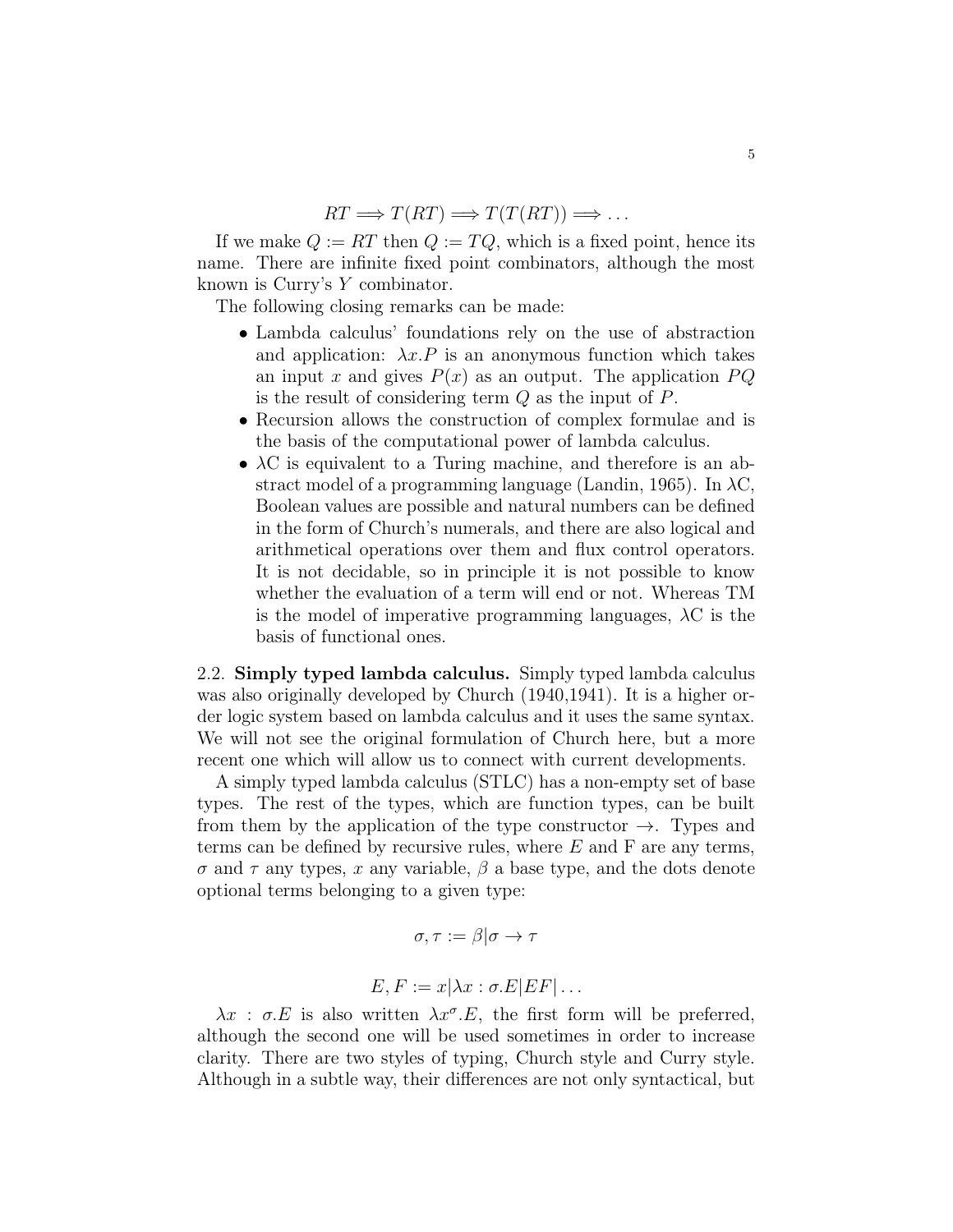also semantical. In Curry style, variable types are not explicitly stated, whereas in Church style it is imperative to declare the type of every variable. The problems with Curry style will not be discussed here, and this entire section refers only to Church style. The following paragraphs will focus on the difference between well-formed terms (actually they are called pre-terms) and well-typed terms.

In typed theories there are *typing environments*, also called variable assignments, which are (possibly empty) sets of associations between types and variables, so each variable has its type, and we write  $x : \sigma$ . In a typing environment, a typing judgment  $\Gamma \vdash E : \sigma$  is a statement of the fact that, under environment  $\Gamma$ , term E is well-formed and has type  $\sigma$ . In other words, it asserts that E is a term of type  $\sigma$  if and only if its free variables are of the types specified in the typing environment.

Typing rules. The associations between terms and types are maintained by typing rules, which are inference rules from a group of premises to a conclusion, all of them being typing judgments. The following typing rules specify how to assign a type to a certain well-formed syntactic construction, where var stands for variable (a variable within a context is a well-typed term), abs for abstraction (given a variable and a welltyped term, the  $\lambda$ -abstraction of the term is well-typed) and APP for application (the application of two well-typed terms is also well-typed):

$$
\frac{x : \sigma \in \Gamma}{\Gamma \vdash x : \sigma} \text{VAR} \qquad \qquad \frac{\Gamma, x : \sigma \vdash e : \tau}{\Gamma \vdash (\lambda x : \sigma.e) : (\sigma \to \tau)} \text{ABS}
$$
\n
$$
\frac{\Gamma \vdash e : \sigma \to \tau \qquad \Gamma \vdash f : \sigma}{\Gamma \vdash ef : \tau} \text{APP}
$$

In STLC well formed terms may be not well-typed, and the typability of terms are given by the previous rules, so the set of well-typed terms is a proper subset of the set of all well formed terms. For example,  $(\lambda x : \sigma x)(y : \tau)$  is well formed since it can be built following the mentioned syntactic rules of formation, but not well-typed, because it does not satisfy rule APP, since  $\lambda x : \sigma x$  has type  $\sigma \to \sigma$  and y has type  $\tau$ . In this case, its evaluation gives as an output an error.

Provided that the types are right, term evaluation is based on  $\beta$ reduction, like in untyped  $\lambda$  –calculus:

$$
\frac{(\lambda x : \sigma.E)F}{E[x := F]} \text{ E-APP}
$$
  

$$
\frac{t \to t'}{tu \to t'u} \text{ E-APP1}
$$
  

$$
\frac{t \to t'}{ut \to ut'} \text{ E-APP2}
$$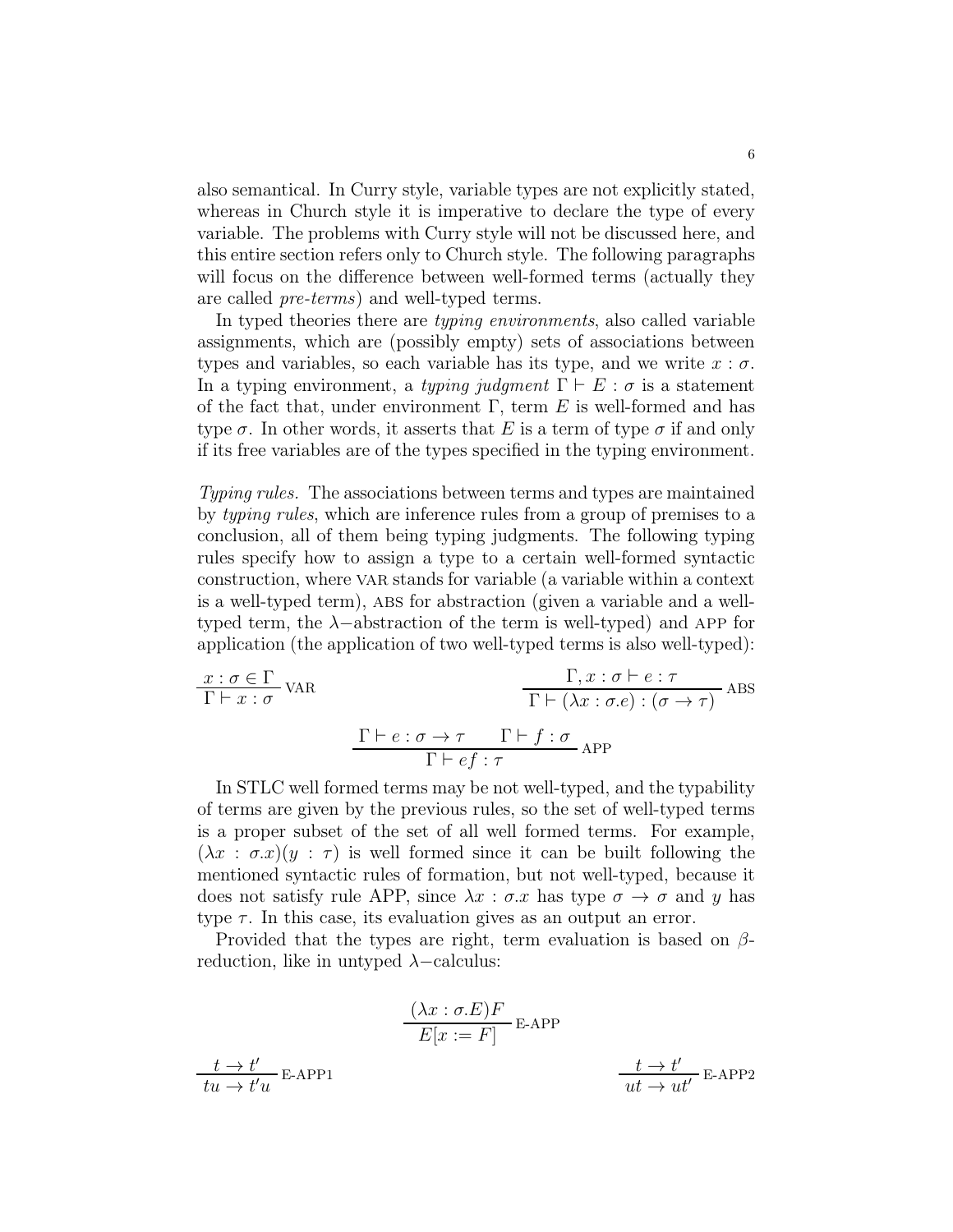We can also consider the void type 0 with no terms and the unit type with a single term,  $* : 1$  such as for any type T, it holds  $\lambda x^T.* : 1$ . Since type 0 has no terms, it is also easy to see that we can not construct a valid term of type  $T \to 0$ .

STLC can be extended to STLC with pairs, in which the product type  $\sigma \times \tau$  appears, which is the type of pairs of terms  $(s, t)$ . The notation for types and terms in a system with two type constructors,  $\rightarrow$  and  $\times$  is the following:

$$
\sigma, \tau := \beta | \sigma \to \tau | \sigma \times \tau
$$

$$
E, F := x | \lambda x : E \sigma. F | EF | (E, F)
$$

The rules for the formation and elimination of pairs are the following:

$$
\frac{\Gamma \vdash e : \sigma \qquad \Gamma \vdash f : \tau}{\Gamma \vdash (e, f) : \sigma \times \tau} \text{ I-PAIR}
$$

| $\Gamma \vdash (e, f) : \sigma \times \tau$                   | $\Gamma \vdash p : \sigma \times \tau$<br>$E-PAIR R$ |  |
|---------------------------------------------------------------|------------------------------------------------------|--|
| $\overline{E}$ -PAIR L<br>$\Gamma \vdash \pi_1(e,f) : \sigma$ | $\Gamma \vdash \pi_2(e,f): \tau$                     |  |

 $\pi_1$  and  $\pi_2$  are respectively the first and second projection of the pair, so  $\pi_1(e, f) = e$  and  $\pi_2(e, f) = f$ . Both STLC and STLC with pairs are strongly normalising, that is, the evaluation of a term eventually gives a value if it is well-typed or an error if not, and therefore they are decidable. In this way, STLC and its derivatives may serve as a basis for type checking, which has its practical, computational applications. Not all well-formed terms are well-typed, unlike untyped  $\lambda$ C, which has no typing restrictions. Because of it, STLC and STLC with pairs are not Turing-complete, since they are not equivalent to  $\lambda$ C, and they are less expressive than it.

Type theories and category theory. Until now, we have considered syntactical and operational aspects of type theories, neglecting their semantical facet. Now we are going to see the semantical application of category theory to type theories. Category theory was developed by Eilenberg and MacLane (1945) for the study of algebraic topology, but it soon showed to be useful in many other fields. Its connection to logic has been studied since the the works of Lawvere (1963); in this paper we will also follow the works of Lambek and Scott (1986).Lawvere and other authors have also studied category theory as a new approach to the foundations of mathematics, dealing with abstract mathematical structures, instead of using the traditional set-theoretical frame.

A category  $\mathcal C$  is made of objects and morphisms or arrows between objects. Each morphism has as a domain a given object and as codomain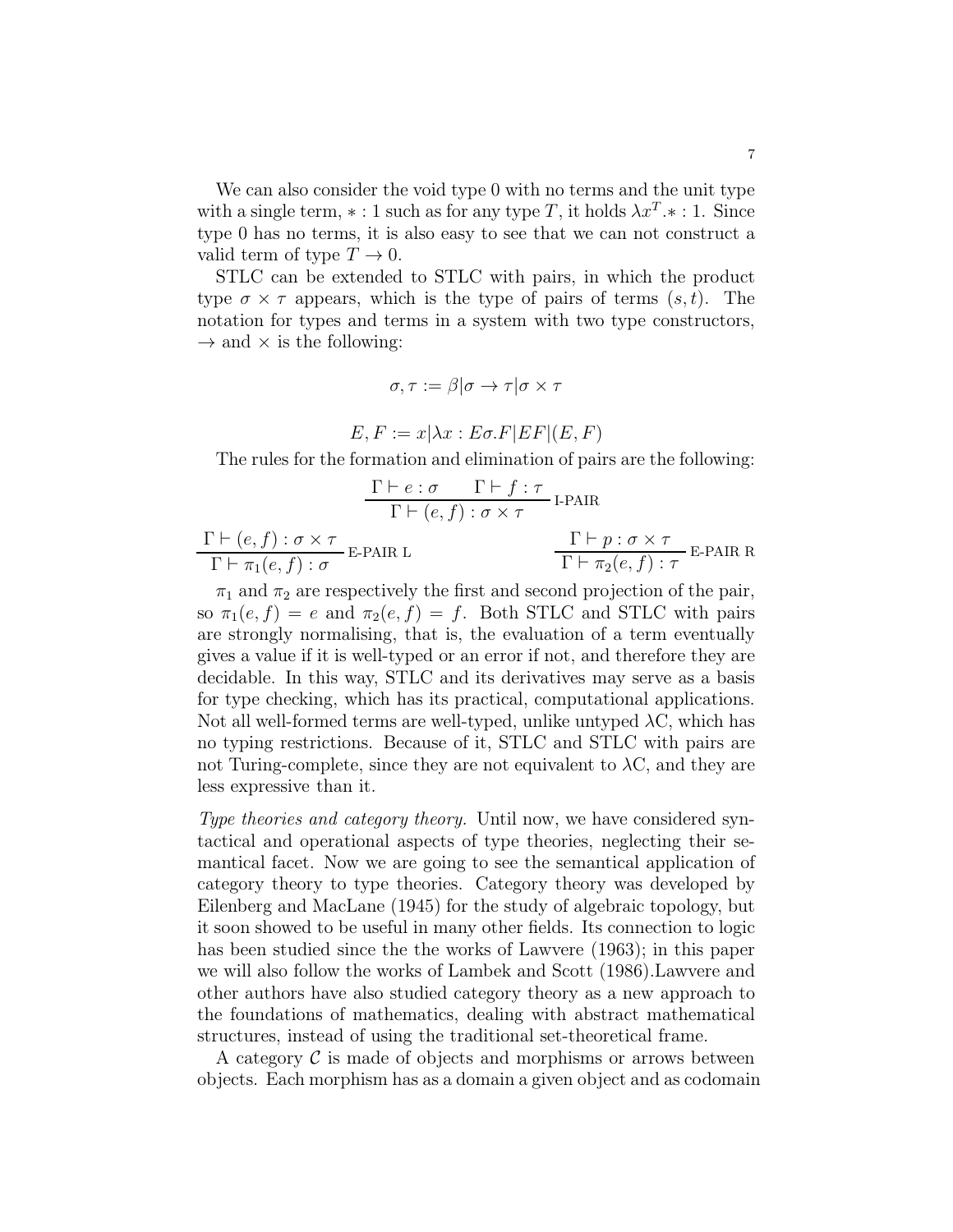another one, so for example morphism  $f : A \rightarrow B$  has  $dom(f) = A$  and  $cod(f) = B$ . The composition of arrows is associative,  $(fg)h = f(gh)$ , and for every object X there is an identity arrow  $1_X : X \to X$  such as for an arbitrary pair of morphisms  $g: Y \to X$  and  $f: X \to Z$ ,  $f1_X = f$  and  $1_X g = g$ . There can be additional compositions of objects that will be useful later, such as the product  $X \times Y$  of two objects X and Y, which is an object  $Z = X \times Y$  with two projection morphisms  $\pi_1$  and  $\pi_2$  satisfying  $\pi_1 Z = X$  and  $\pi_2 Z = Y$ ; the exponential or power object  $X^Y$  can be seen as the class of all morphisms from Y to X (the actual definition is more complex, but for the purposes of this paper, this definition is valid). A category has a given structure that can be simple or complex, and we can be consider categories made of categories. We call functors the mappings between these categories preserving the structure from one category into the other.

There is a bidirectional relationship between categories and type theories (Cfr. Asperti and Longo, 1991). Type theories can be interpreted using category theory, and conversely, we can formalise categories in the language of type theories. Generally, we can say that the relation between a type theory and its corresponding category is akin to syntax vs semantics. We can show this studying the relationship between STLC with pairs and Cartesian closed categories (Cfr. Lambek and Scott, 1988).

A category is a Cartesian closed category (CCC) if and only if it has a terminal object  $T$  such as for every object  $X$  there is a unique morphism  $X \to T$ , and if for any two objects X and Y there exists the product  $X \times Y$  and the exponential object  $X^Y$ . We can see that the elements of STLC  $\mathcal T$  form a CCC: we can consider base types of  $\mathcal T$ as objects, and it is easy to see that type 1 can be interpreted as the terminal object  $T$ . Constant terms  $a$  of a given type  $A$  can be seen as morphisms  $a: 1 \rightarrow A$  from the terminal object to their corresponding object A, and more broadly, terms can be interpreted as morphisms, whereas application of terms equates to composition of morphisms. For every object A there is an identity function  $1_A$  which can be seen as the identity morphism for A, and it can be proved that composition of terms is associative. Product type  $A \times B$  equates to the product of objects, and function type  $A \to B$  is interpreted as the power object  $B<sup>A</sup>$ , which is the class of equivalence of all morphisms from A to B with a free variable of type A. Therefore, we have that the interpretation of  $\mathcal{T}, \text{Syn}(\mathcal{T})$ , is a category, and more precisely a CCC which we can call  $\mathcal{C}^{\prime}.$ 

Conversely, we can see that the structure of a given CCC  $\mathcal{C}$  can be described using the language of a STLC  $\mathcal{T}' = \text{Lang}(\mathcal{C})$ , where  $\text{Lang}(\mathcal{C})$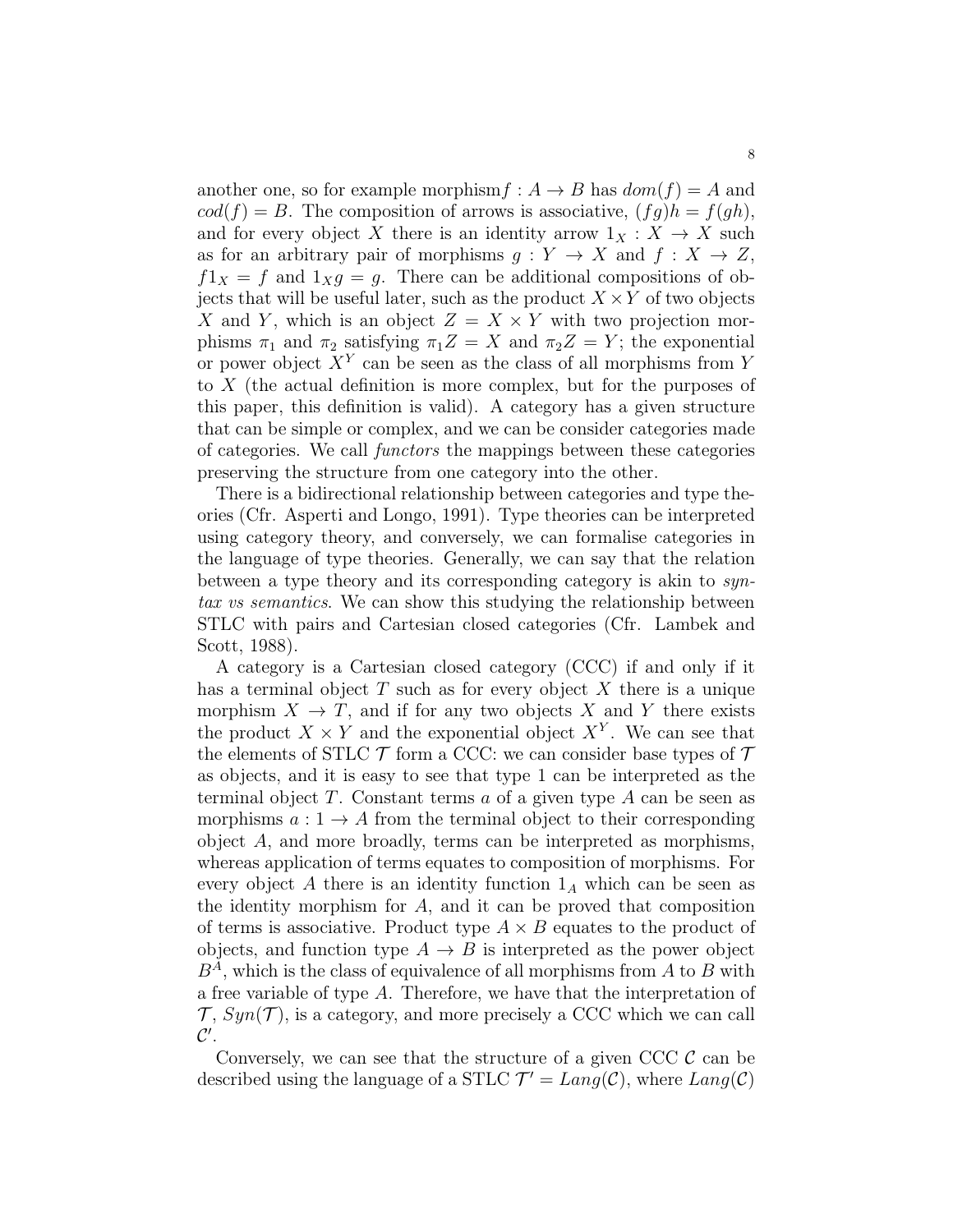is the smallest type theory that preserves the structure of the category, that is,  $\mathcal{T}'$  is the internal language of  $\mathcal{C}$  (Cfr. Johnstone (2003)). We can denote the terminal object  $T$  with the unit type, and assign a type to each object in the category. Product of objects and exponential objects equate to product types and function types respectively, and for each morphism f between objects X and Y, there is a term  $\lambda x^X$ .f with a type  $X \to Y$ .

Actually, this relation between categories and type theories is subtler, since given a CCC  $\mathcal C$  and a STLC  $\mathcal T$  with the same structure, the internal language of the category  $Lang(C)$  is not equal to  $\mathcal T$ , but homomorphical to it  $(Lang(\mathcal{C}) \cong \mathcal{T})$ , and the same with the semantical interpretation of the theory,  $Syn(\mathcal{T}) \cong C$ . Syn and Lang are actually two functors between categories, so we can succintly write their relationship in this way:  $\mathcal{C} \stackrel{Syn}{\rightleftharpoons}$  $\stackrel{\sim}{\models}_{Lang} \mathcal{T}.$ 

| TYPE THEORY                               | CATEGORY THEORY                                |
|-------------------------------------------|------------------------------------------------|
| <b>Types</b>                              | Objects                                        |
| Unit type $(T \text{ or } 1)$             | Terminal object                                |
| Product type $A \times B$                 | Product of objects $A \times B$                |
| Function type $A \rightarrow B$           | Exponential object $B^A$                       |
| Terms                                     | Morphisms                                      |
| Pair of terms $(f, g)$                    | Pair of morphisms $(f, g)$                     |
| Projections of terms, $\pi_1$ and $\pi_2$ | Projections of morphisms, $\pi_1$ and $\pi_2$  |
| Abstraction $\lambda x^A \cdot f : B$     | Arrow $f: A \to B$ with a free variable $x: A$ |
| Application $f\overline{q}$               | Composition of arrows $fg$                     |

Table 1.

#### 3. The lambda cube and generalised type systems

From the 70s onwards there have been prominent new works in the field of type theories. A complex family of typed lambda systems, each with their own features, flaws and strengths, has been developed from Church's simple type theory. There are several reasons that explain this renewed interest. Firstly, some practical reasons: type theory is closely related to proof theory and therefore to computing and typechecking. Secondly, from a theoretical point of view, the rise of category theory and further developments into their connections to logic have been the object of intensive research, as type theories can be studied from a categorical point of view. In relation to this, there have been renewed efforts in the research of type theories as an alternative foundation of mathematics, particularly in constructive mathematics, mainly since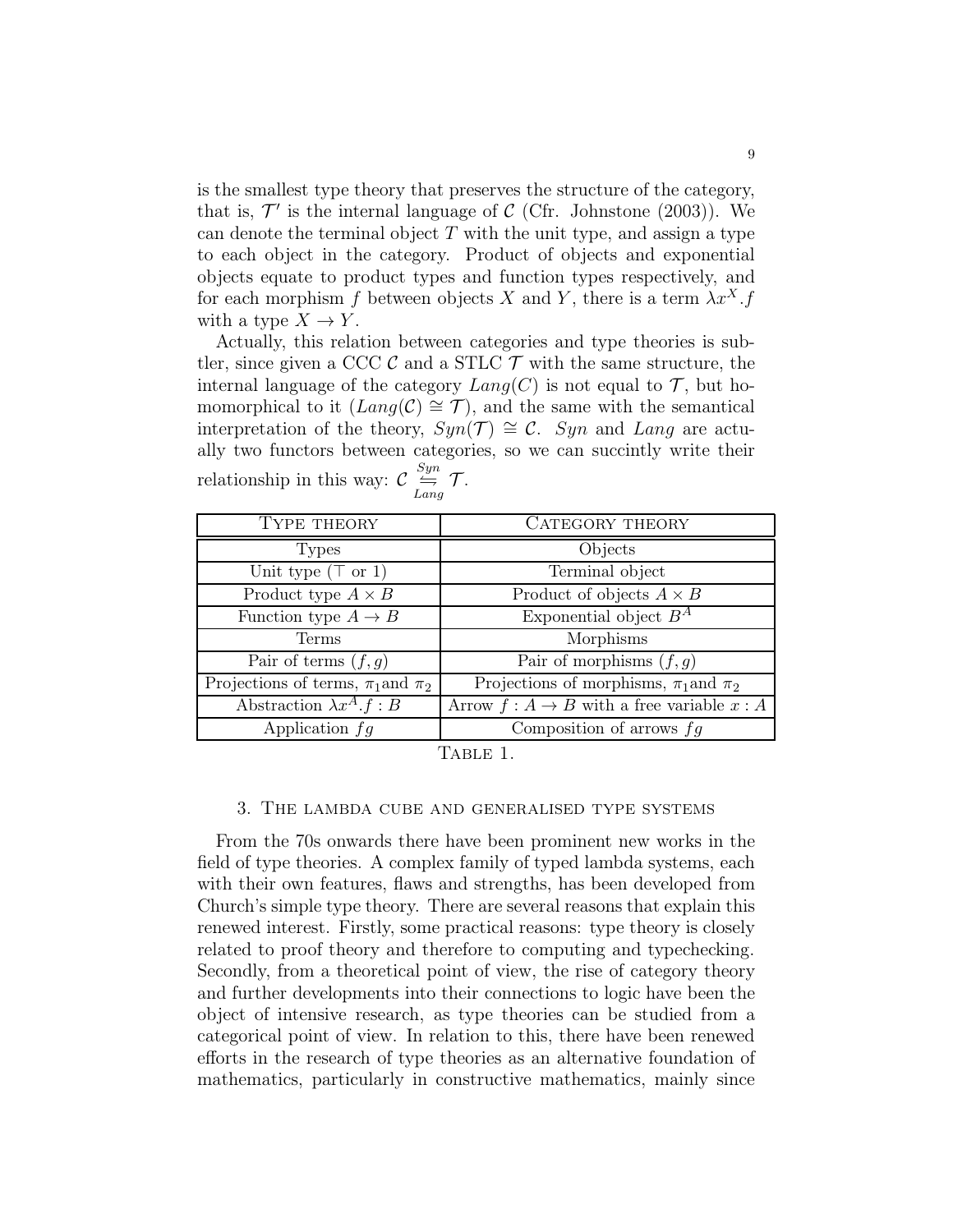the works of Per Martin-Löf, and new fields within logic and mathematics such as homotopical type theory have appeared, advancing this study.

Pure type systems. STLC can be considered as the basis of a family of type systems that have been named pure type systems (PTS) or generalized type systems (GTS). They are a group of type systems that, unlike STLC, allow dependencies between types and terms. Broadly speaking, the main difference between a simply typed theory and a pure type system is that the latter allows judgments over types. In STLC types and terms are two disjoint groups, in PTS this distinction is blurred or erased.

Instead of creating confusing categories such as types of types, types of types of types and so on, the concepts of kind and sort are used instead, which are generalisations of the notion of type.  $\star$ , also called *Prop*, is any usual type of terms or propositions.  $\Box$  or Type denotes the higher-order type of a type. The set of sorts is thus  $S = \{ \star, \Box \}.$  A kind  $\star \rightarrow \square$  maps from a type of terms to a certain kind of types and so on. In a given context, it can be asserted that  $\sigma : \Box$  for specifying that  $\sigma$  is a valid type in the same way that  $e : \sigma$ . The scheme for kinds and expressions in PTS is the following, where V is any variable and S any sort and K any kind ( $\Pi$  operator will be explained later):

$$
K:=\star|\Box|K\to K
$$

$$
T, U := V|S|TU|\lambda V : T.U|\Pi V : T.U
$$

Not all PTS are normalising, that is, when evaluated not all of them reach a value. In the next subsections we will study a more reduced family of generalised type theories, all of which are decidable and normalising.

3.1. Barendregt's lambda cube. Barendregt (1991) considers four possible relations between terms and types: terms depending on terms, types on types, terms on types and types on terms. If we omit the first one, we have three possibilities that can be represented as axes of a cube, other features such as subtyping could be represented in additional dimensions (also Cfr. (Baredregt, 1992)):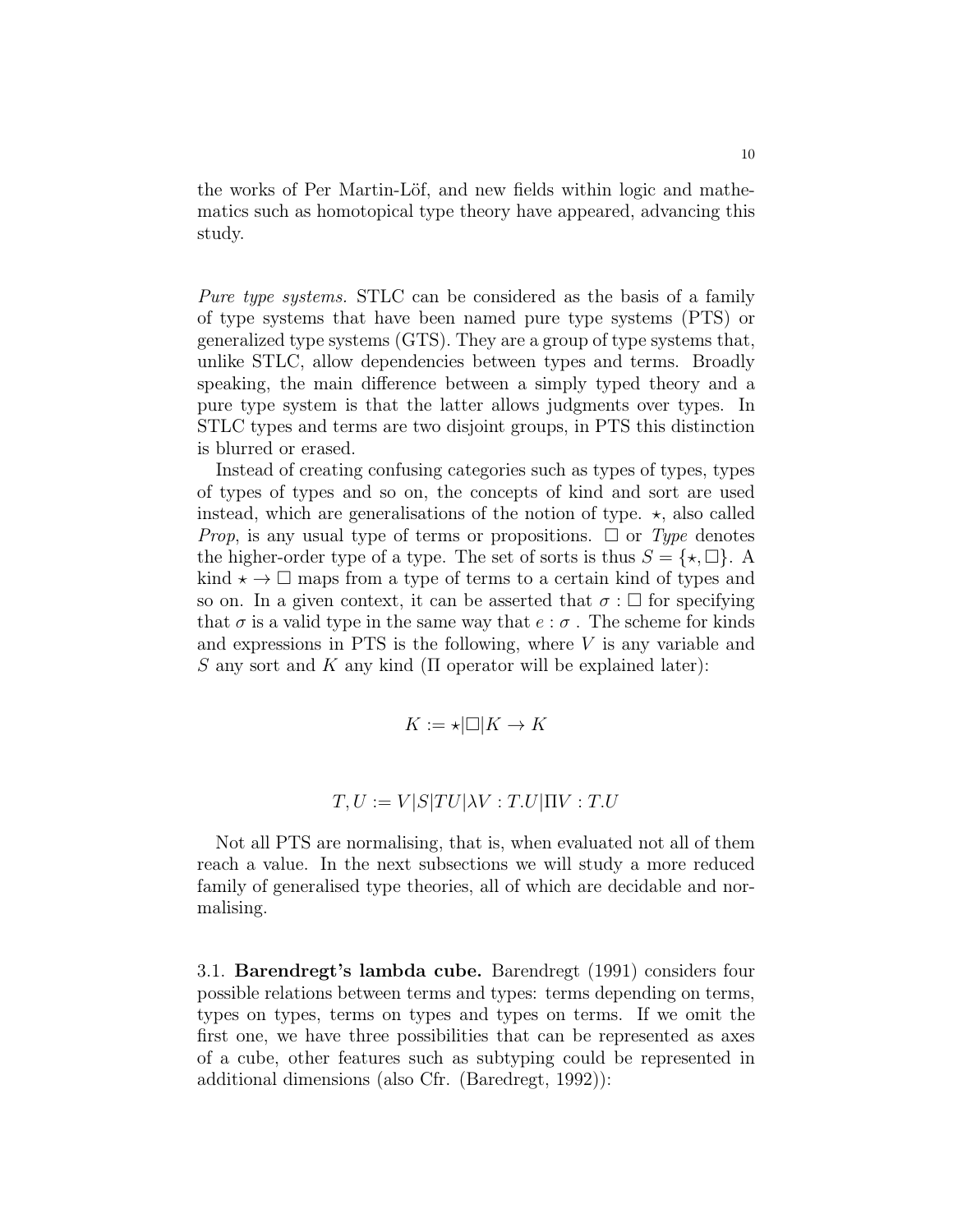

# Figure 1.

These three possibilities considered by Barendregt are the following:

• Type polymorphism (terms depending on types,  $\Box \rightarrow \star$ ): universal quantification over types in order to be able to define type variables. System  $\lambda$ 2, also called system F, which was discovered independently by Girard (1972) and Reynolds (1974), is a second order lambda calculus or polymorphic lambda calculus.

Example. In simple type theory there is no unified identity function, unlike  $I := \lambda x \cdot x$  of untyped  $\lambda C$ . Instead of a single function, in STLC there is a family of identity functions, one function  $\lambda x : \sigma x$  for each type  $\sigma$ . If quantification over types is allowed, then the previous idea can be formalised succintly in the way system F does:

$$
\Lambda \alpha . \lambda x^{\alpha} . x : \ \forall \alpha . \alpha \to \alpha
$$

Analogously to the way simply typed lambda calculus defines types and terms, so does system F, being  $\beta$  a base type and  $\alpha$  any type variable:

$$
\sigma, \tau := \beta|\alpha|\sigma \to \tau|\forall \alpha.\sigma
$$

$$
E, F := x|EF|\lambda x : \sigma.E|\Lambda \alpha.E
$$

Unlike in STLC, types can appear in terms, like the case of the previous example  $\Lambda \alpha . \lambda x^{\alpha} . x$ .

Two new rules for introduction  $(\forall I)$  and elimination  $(\forall E)$  of generalisation over types:

$$
\frac{\Gamma \vdash M : \tau \quad \alpha \notin \Gamma}{\Gamma \vdash \Lambda \alpha.M : \forall \alpha.\tau} \lor \mathbf{I}
$$
\n
$$
\frac{\Gamma \vdash M : \forall \alpha.\sigma \quad \Gamma \vdash T : \tau}{\Gamma \vdash MT : \sigma[\alpha := \tau]} \lor \mathbf{E}
$$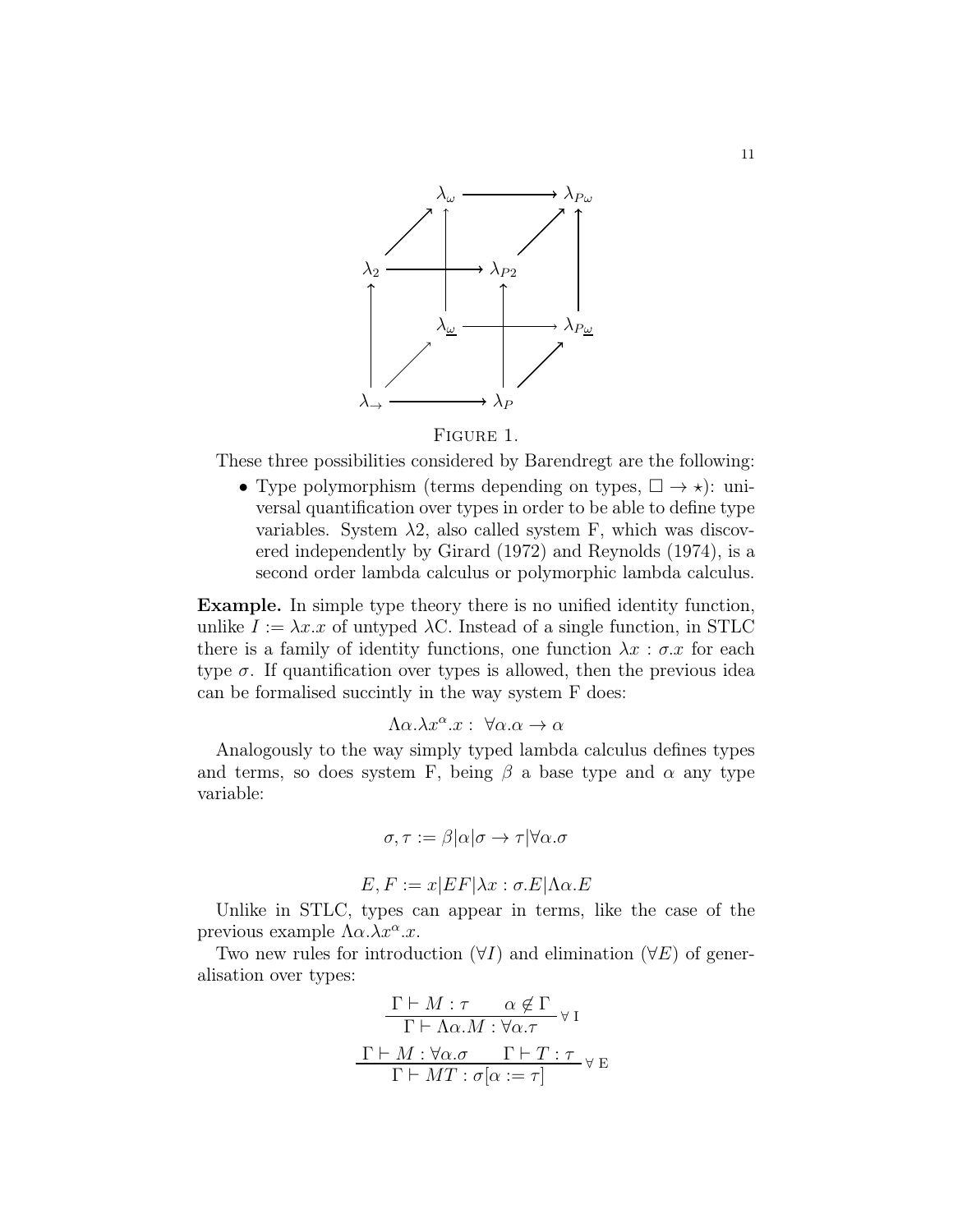• Type constructors (types depending on types,  $\square \rightarrow \square$ ): abstraction of new types from previous ones. This is a remarkable implementation, because new types are built within the language, not the metalanguage of kinds (Roorda, 2000). There will be rules for kinds and expressions (which comprise both types and terms) instead of for types and terms.  $\lambda_{\omega}$  calculus (Girard, 1972) and system  $F_{\omega}/\lambda 2_{\omega}$  use type constructors.

Rules for this implementation can be quite complex and they will not be covered here. Product type is a simple example of this feature. Other type constructors such as list constructors or higher order types are within this category.

• Dependent types (types depending on terms,  $\star \rightarrow \Box$ ): The last possibility is building types depending on previous types. Here are two possibilities, product types and dependent sum (or pair) types. Product types (Π-types) generalise the idea of universal quantification. Considering a non-empty type A that will serve as an index,  $\Pi$ -types generate a family of types  $B(a)$  depending on every  $a \in A$ . If  $B(x)$  is a constant type B, then  $\Pi_{x:A}B(x)$ equals  $A \to B$ . Conversely, sum types (Σ-types) in the form  $\Sigma_{x:A}B(x)$ , are the type of pairs of terms of the form  $(a^A, b^{B[x:=A]})$ in which the type of the second element depends on the value of the first term. Sum types are the equivalent of existential quantification and, if B is a constant type,  $\Sigma_{x:A}B(x)$  equals  $A \times B$ . Two examples of systems with dependent types are system LF, which is STLC with dependent types, and calculus of constructions, that will be covered soon.

To sum up:

| System                           | Relations                                                                    | Examples                  |
|----------------------------------|------------------------------------------------------------------------------|---------------------------|
| $\lambda \rightarrow$            | $\star \rightarrow \star$                                                    | <b>STLC</b>               |
| $\lambda_2$                      | $\star \rightarrow \star, \square \rightarrow \star$                         | System F                  |
| $\lambda \underline{\omega}$     | $\star \to \star, \square \to \square$                                       | Weak $\lambda_{\omega}$   |
| $\lambda_{\omega}$               | $\star \to \star, \square \to \star, \square \to \square$                    | System F $\omega$         |
| $\lambda P$                      | $\star \rightarrow \star, \star \rightarrow \square$                         | System LF                 |
| $\lambda P_2$                    | $\star \to \star, \star \to \Box, \Box \to \star$                            | $\lambda P_2$             |
| $\lambda P_{\underline{\omega}}$ | $\star \to \star, \star \to \square, \square \to \square$                    | Weak $\lambda P_{\omega}$ |
| $\lambda P_{\omega}$             | $\star \to \star, \square \to \star, \star \to \square, \square \to \square$ | CoC                       |
|                                  | TABLE 2.                                                                     |                           |

All application and abstraction rules of these systems can be summarised as follows if we consider the whole cube system (Cfr. (Roorda, 2000)):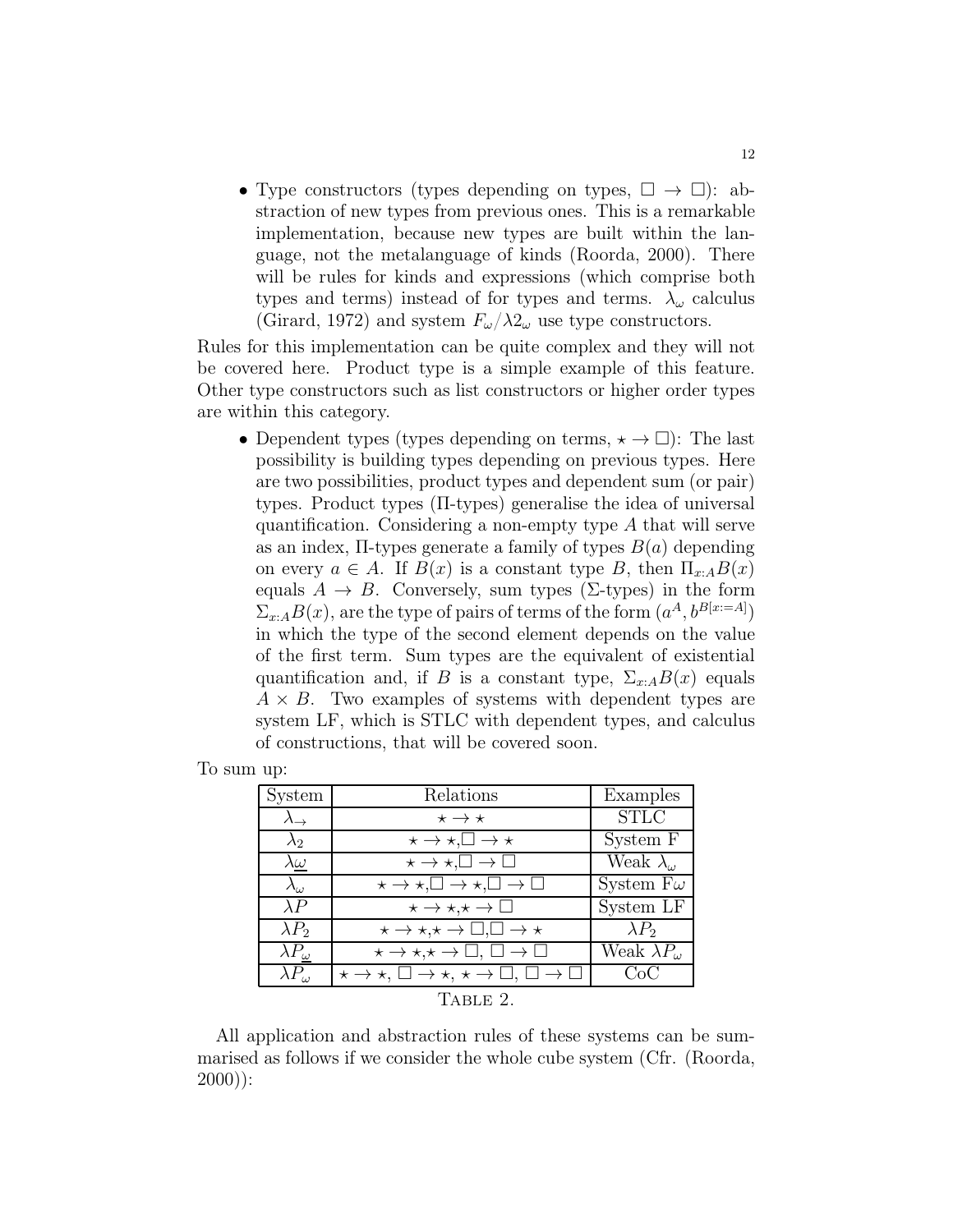$$
\frac{\Gamma, x:A \vdash b:B \qquad \Gamma \vdash (\Pi x:A.B): t \in \{\star, \Box\}}{\Gamma \vdash (\lambda x:A.b): \Pi x:A.B}
$$
ABS  

$$
\frac{\Gamma \vdash f:(\Pi x:A.B): t \qquad \Gamma \vdash a:A}{\Gamma \vdash fa:B[x:=A]} \text{APP}
$$

Calculus of constructions, which will be mentioned later, allows all of these extensions and, therefore, it is placed in the uppermost right back the cube. Other systems such as system F only allow some of them, being placed in other corners. All of them are strongly normalising, that is, end giving a value or an error in a finite number of steps.

Semantically, 2-categories (categories over morphisms) or more generally n-categories and higher-order type theories are related in a way similar to the link between CCC and STLC. Semantics of these type theories is far more complicated than the semantics of STLC and, therefore, just a brief sketch will be made. The starting point of the categorical interpretation of dependent types is the consideration of slice categories, which are categories in which the objects are morphisms over a given object. It is easy to see the relationship within slice categories and dependent types, since an object  $A$  in which every morphism a gives out a slice category  $B(a)$  can be considered the semantical interpretation of the product type  $\Pi x : A.B.$  Locally closed Cartesian categories (lCCC) are categories in which all slice categories are CCC and a kind of dependent type theory is the internal language of lCCC (Seely, 1984), in the same way that STLC with pairs is the internal language of CCC.

3.2. Calculus of constructions. Coquand's calculus of constructions (CoC in short) is a higher-order lambda calculus theory that combines polimorphism and type construction of Girard's system  $F_{\omega}$  with dependent types. The syntax of its kinds and terms is the following:

$$
K := \star | \Box_i \ (i \geq 1)
$$

$$
\sigma, \tau, M, N := x |K| \Pi x^{\sigma}.\tau |\lambda x^{\sigma}.M^{\tau}| MN_{\tau[x:\sigma]}
$$

CoC distinguishes between the impredicative type of predicates  $(\star, \star)$ small types), a predicative hierarchy of types of types  $(\Box_i)$ , large types), and the type of all large types. As in other PTS, from  $\Pi$  constructor it is possible to derive the usual logical operators. CoC also has void type and 1 type, and it is easy to create types for truth values and natural numbers. It has several variations, such as CoC with inductive types, but they will not be treated here.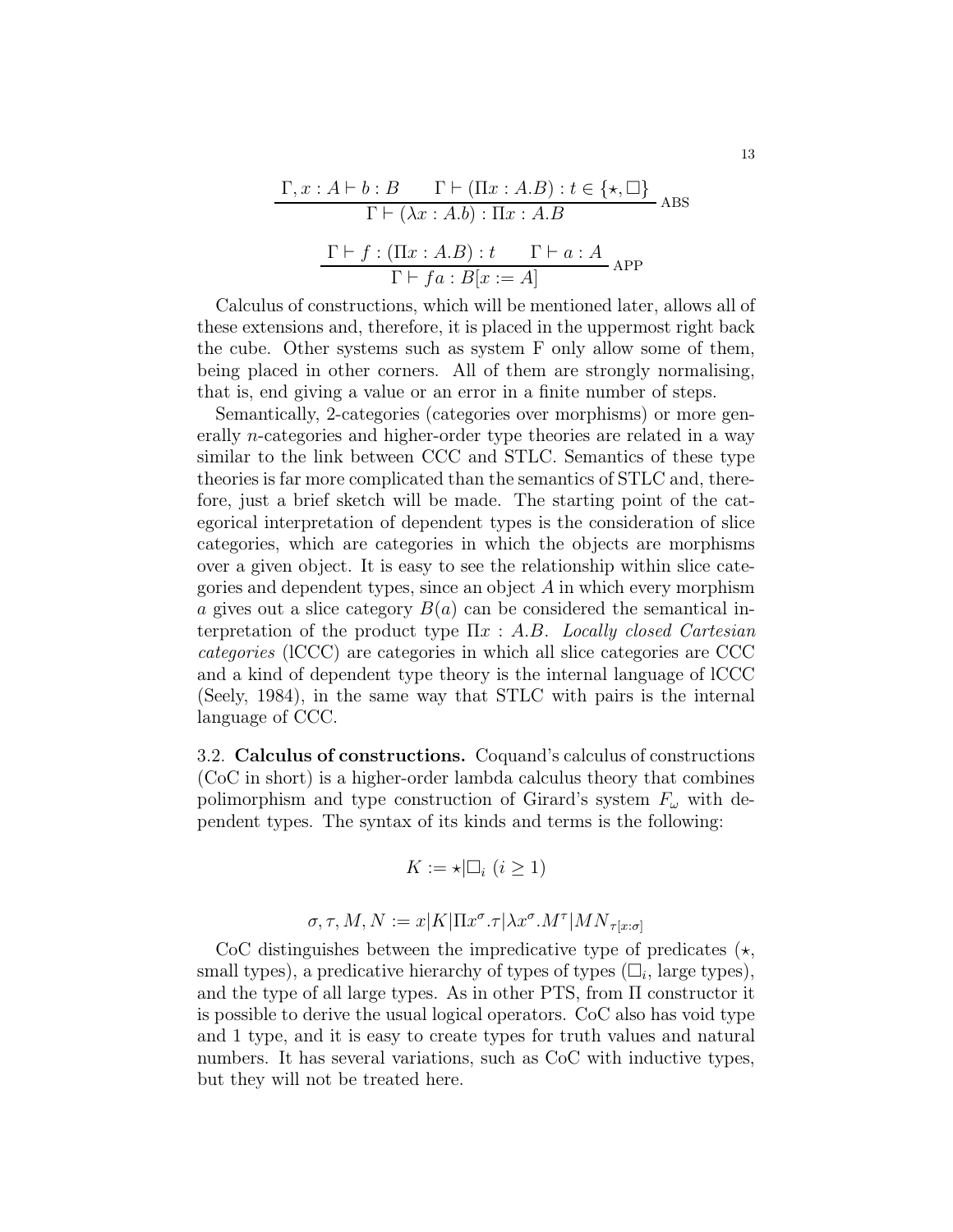So far, all considered type theories are impredicative. None of them are problematic, since they are strongly normalising. For example, the polymophic identity in System F  $\Lambda \alpha \lambda x : \alpha \cdot x$  can take as arguments its own type  $\forall \alpha$ .  $\rightarrow \alpha$  and then itself, but in a way that leads to no circularity. Some impredicative theories such as Girard's system U are inconsistent, but this is not the case of the type systems considered in the  $\lambda$ –cube.

3.3. Intuitionistic type theory. Per Martin-Löf's intuitionistic type theory (ITT in short) allows to introduce contemporary predicative theory types in this discussion. It can be considered and extension of STLC with higher order predicates and quantification over types within a mathematical constructivist programme. Strictly speaking, ITT does not belong to the  $\lambda$ -cube, but it has an expressive power similar to the one of CoC, so a brief comparison between them seems reasonable. Semantically, Seely (1984) showed that there is a relationship between locally Cartesian closed categories and ITT. It has shown some prominent features in the field of programming due to its connections to proof theory, and it also aims to serve as a constructivist theory for the foundations of mathematics. Homotopy type theory expects to follow this aspiration, since the programme of the Univalent Foundations of Mathematics conceive this field as an extension of ITT with a homotopical interpretation (Voevodsky, 2013).

As has been said before, previous type theories are impredicative, yet this feature is unproblematic. ITT's first formulation (Martin-Löf, 1971) was also impredicative, but was soon discovered to be inconsistent. Later developments (Martin-Löf, 1975) avoided the problems of this earlier version with a predicative formulation, a common feature in other constructivist approaches to the foundations of mathematics. Categorically, predicative theories have a more general structure; whereas many impredicative theories lie on topos theories, predicative ones rely on structures such as pretopos, which are more broad categories but require more complex proofs, since impredicative definitions are rejected.

The concept of universe in ITT, which is similar to Grothendieck's universe, is crucial in this theory, which is in consonance with the constructive theses of its author. It can be considered as a closed type of types built according to certain conditions. An earlier version of ITT had an impredicative universe, but it showed to be inconsistent. Later versions (Cfr. Martin-Löf, 1975) consider a hierarchy of predicative universes  $(U_i, Type_i)$  or  $(U_i, T_i)$  in which a given  $Type_i$  has a type  $Type_{i+1}.$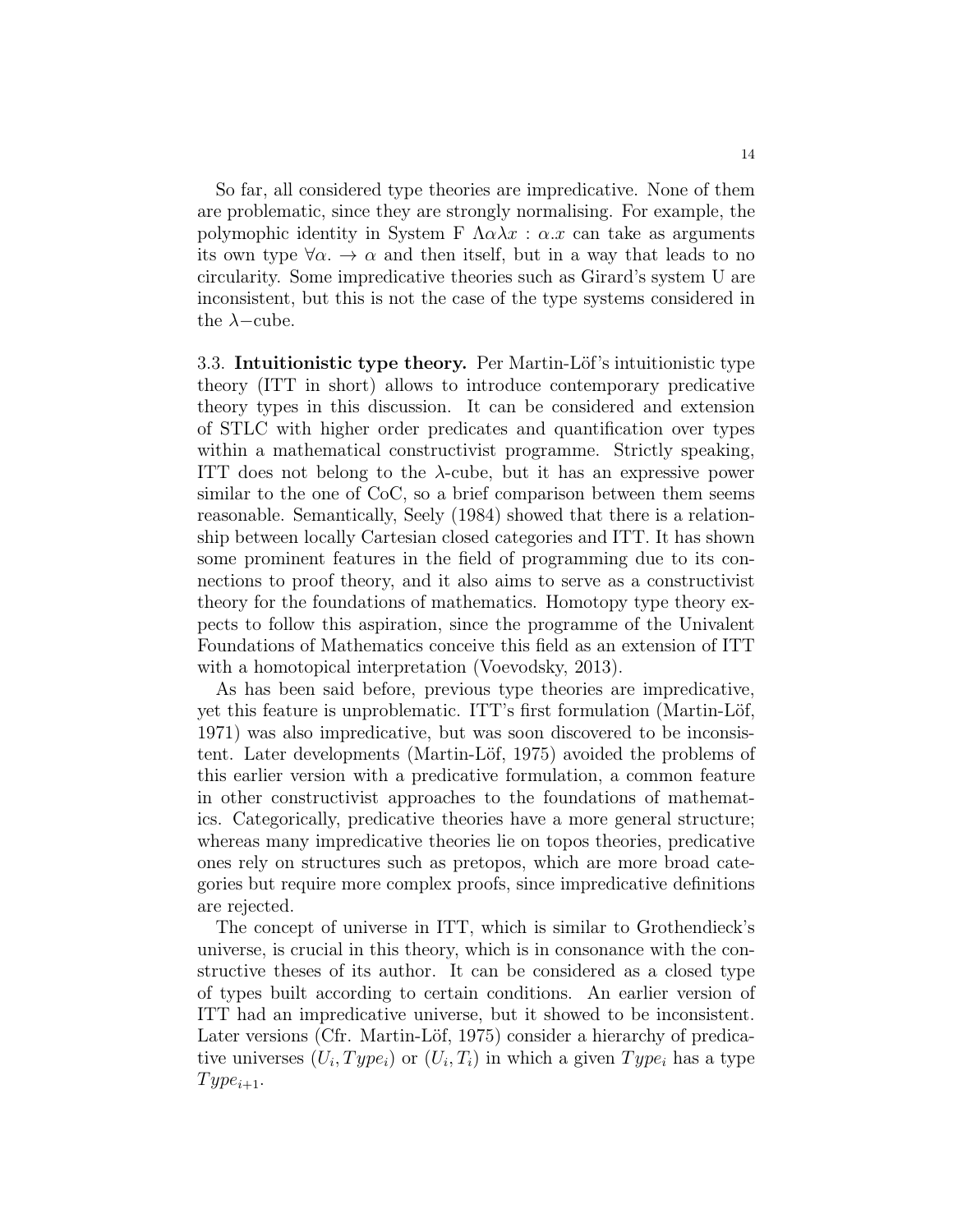$$
x \in U_i
$$
  

$$
x: Type_i
$$
U-FORM  

$$
x \in U_i
$$
  

$$
Type_i: Type_{i+1}
$$
U-FORM

Like CoC, ITT uses dependent types, and universes are closed under operations. Intuitionistic type theory can be formalised stating its own typing context and its typing rules and judgments, in the same way as other type theories. There are also several predefined finite types, void type (0), unity or truth (1), and bool (2). Both CoC and ITT are strongly normalising and therefore non Turing complete.

3.4. Curry-Howard isomorphism. From the works of Curry (1934) and Howard (1969) on, it has been established the correspondence between each type theory and a style of logical calculus, or more broadly between type theory and proof theory. In simply typed lambda calculus, types can be built in a way akin to predicate logic well-formed formulae. This establishes a link between type theories and logical calculi, since the types of different systems can be treated as well-formed formulae of the corresponding logical systems. We will see this covering mainly the relationship between STLC and intuitionistic predicate logic.

In intuitionistic logic, the semantics is given by the Brouwer-Heyting-Kolmogorov interpretation: truth is identified with provability, so saying that A is true means that there is a proof  $\alpha$  for A. If we interpret types as predicates and terms as proofs, we can see that these two judgments are equivalent:

- Proof a proves the predicate A.
- Type  $\alpha$  can be built and this type is inhabited by a term  $a : \alpha$ .

Let 0 be the void type (the type with no proofs/terms) and  $\neg \alpha \equiv_{def}$  $\alpha \to 0$ , that is,  $\alpha$  leads to contradiction;  $\alpha \times \beta$  means having a pair of terms,  $a : \alpha$  and  $b : \beta$ , so it can be identified with  $\alpha \wedge \beta$ ;  $\alpha + \beta$  is having either a term  $a : \alpha$  or a term  $b : \beta$ , that is,  $\alpha \vee \beta$ . The rule of term application  $(e : \sigma \to \tau, f : \sigma \vdash ef : \tau)$  equates to modus ponens. We can see that there is an isomorphism between STLC and predicate logic. However, the constructed predicate logic is not classical predicate logic, but an intuitionistic system, and some classical tautologies such as Peirce's law cannot be obtained unless extra axioms are added.

In generalised type systems, this bijective equivalence between types and proofs is broadened. Predicate logic is related to dependent types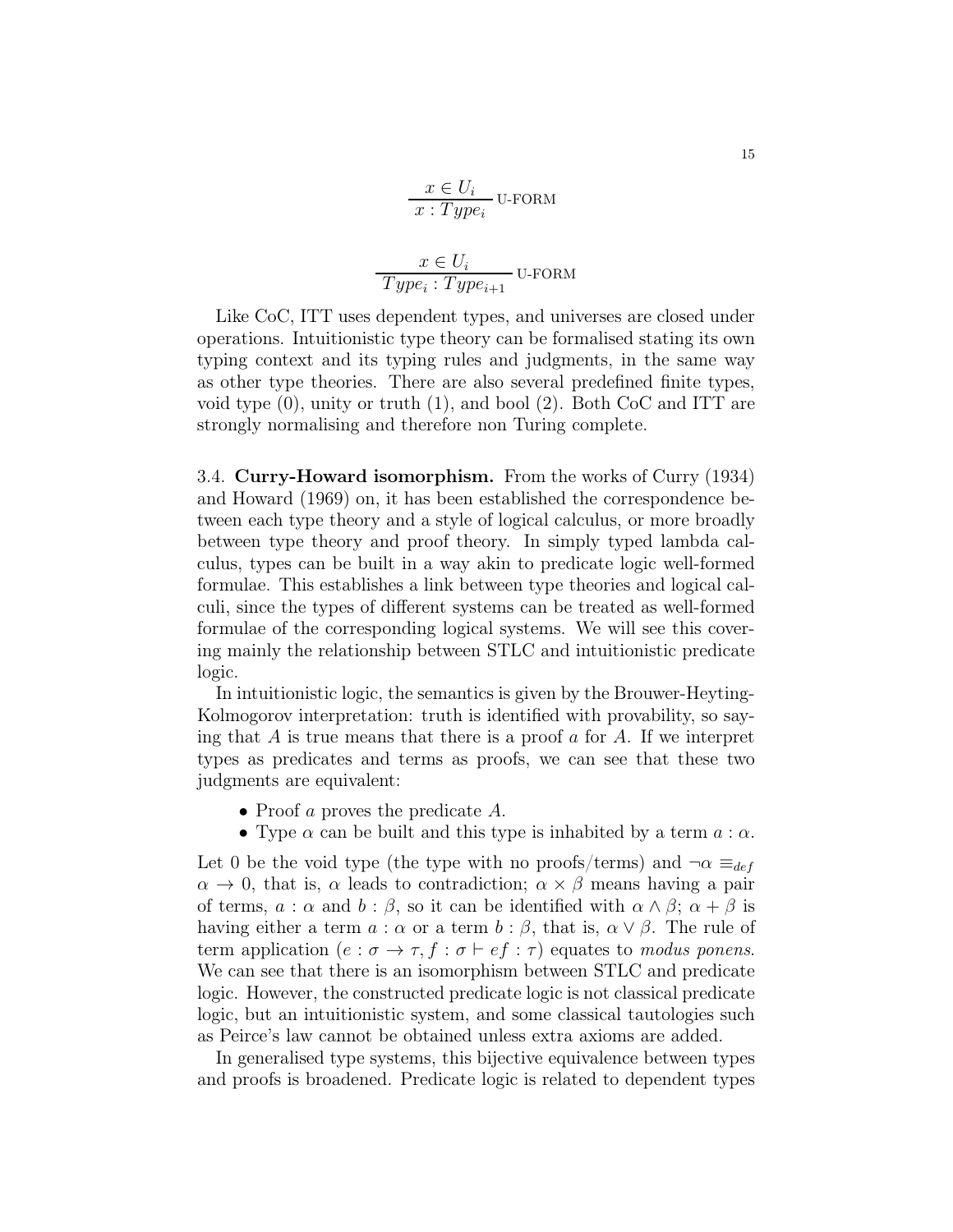systems, and higher order logic to polymorphic types. Type constructors are identified with the usual operators and quantifiers: Πconstructor equates to generalisation and implication, Σ-constructor to existential quantification; tautology equates to type 1, contradiction to void type.

| TYPE THEORY                                                 | LOGIC                                          |
|-------------------------------------------------------------|------------------------------------------------|
| Types and terms, $a : A$                                    | $\alpha$ is a proof of $A$                     |
| Unit type and void type                                     | Tautology and contradiction                    |
| Product type $A \times B$                                   | $A \wedge B$                                   |
| Function type $A \rightarrow B$                             | $A \rightarrow B$                              |
| $\Sigma$ and $\Pi$ dependent types                          | Quantifiers, $\forall$ and $\exists$           |
| Application, $(\lambda x^A \cdot t : B)u^A \vdash (tu) : B$ | Modus ponens, $A \rightarrow B$ , $A \vdash B$ |
|                                                             |                                                |

| <b>TABLE</b> |  |
|--------------|--|
|              |  |

In sum, there is a correspondence between type systems and logical calculus systems, and between the elements and rules of these systems, and from an intuitionistic interpretation this correspondence serves as a link between proof theory and type theory. This isomorphism can be extended to the Curry–Howard–Lambek correspondence if we include the isomorphism between type theories and category theory that we have seen before, and the equivalence between CCC and intuitionistic propositional calculus observed by Lambek (1972).

3.5. Girard's paradox. However, this correspondence cannot be fully maintained in certain type systems, since Girard's paradox (Cfr. (Girard, 1972) and (Coquand, 1986)) states that a type theory cannot quantify over all propositions and identify types and propositions at the same time. Therefore, one of these two points has to be left aside in order to maintain the validity of the other one. This issue will serve as a major difference between predicative ITT and impredicative CoC. The first one identifies types and propositions and thus leaves aside universal quantification over propositions, whereas the second one takes away the bijective identification between types and propositions:

• In an earlier, impredicative version of ITT, types  $Prop$  and Type are each identified with one another. The problem arises because the proposition  $Type: Type$  is not normalizing, thus it is not a well-typed term and it leads to a contradiction in the field of types analogous to Burali-Forti's paradox (Cfr. (Reinhold, 1989). As has been mentioned before, later versions of this theory avoid this paradox by proposing a hierarchy of predicative universes in which the bijective relationship between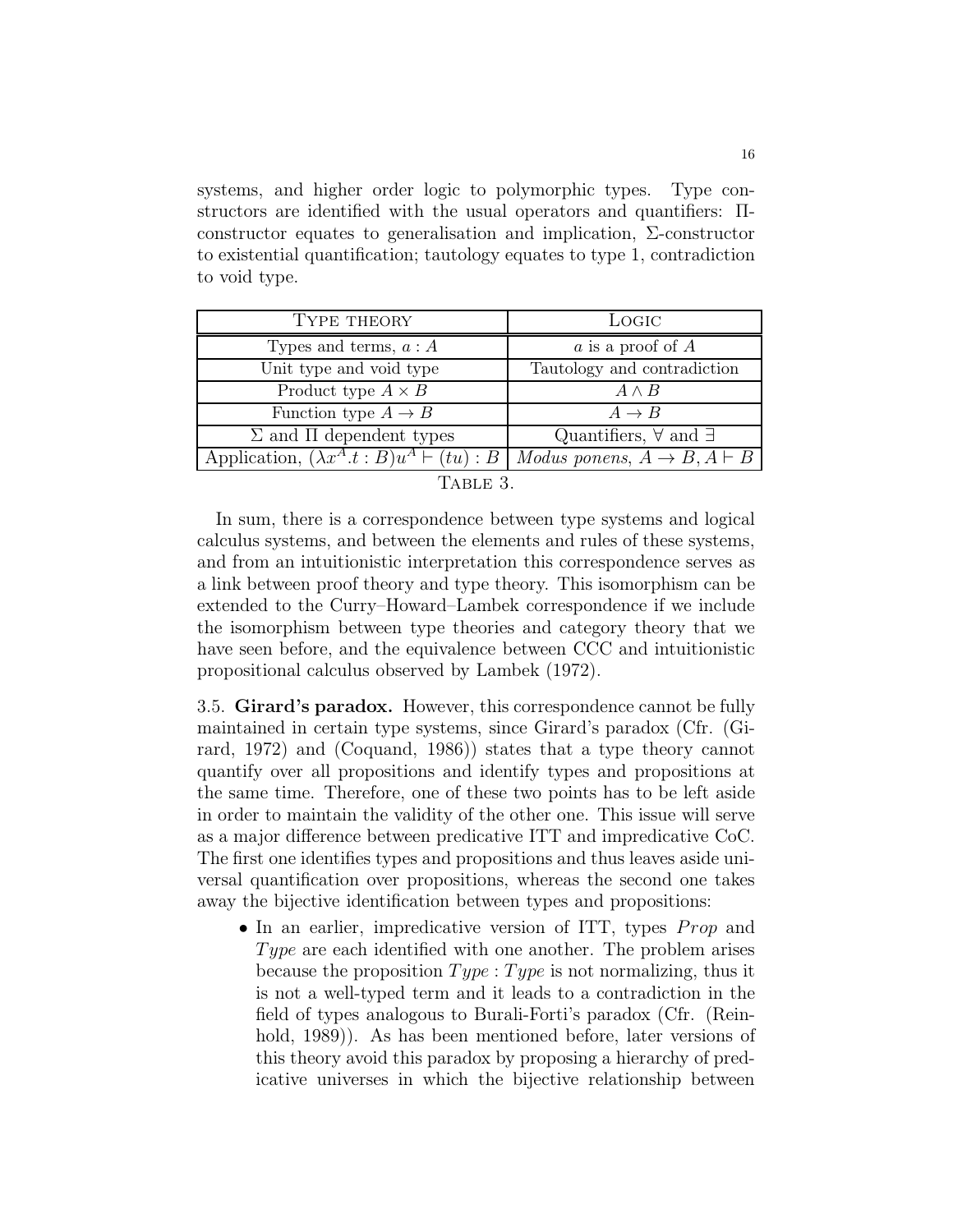propositions as types is not problematic. According to Curry-Howard correspondence, universes can be seen both as a constructive hierarchy of types or as a hierarchy of predicates (Palmgren, 1998).

• CoC prefers to maintain quantification over propositions, thus not identifying isomorphically propositions and types. In this calculus, the identification of each proposition with the type of its proof is maintained, but it does not allow to identify every type with a proposition, because in CoC there are nonpropositional types. In this way, CoC can be understood as a variation of Curry-Howard isomorphism, since strictly speaking it does not present a real isomorphic relation between types and predicates (Coquand, 1986), but a weaker one.

Therefore, there cannot be a single unified, normalising type theory with the aforementioned properties, universal quantification and identification of types and propositions.

## 4. Conclusions

To sum up, the following remarks can be made:

- First of all, it is worthwhile mentioning the significance of classical paradoxes and their roles in the foundations of mathematics. Russell's paradox and Church's type theories are still the object of fruitful studies.
- Nowadays there are two basic aspects that make the study of pure type systems appealing. The first one is related to mathematics and the second one, to theory of computation: Firstly, in recent decades type theories are being studied in connection to new areas of mathematics and more specifically to the foundations of mathematics, such as category theory or homotopy theory. In a wider sense, it is interesting to observe how some of the problems of generalised type theory are similar to classical problems of Frege's logic and naïve set theory. Secondly, type theories as computing languages are the object of intensive research these days. Proof checkers, theorem provers and type checkers, tools within the field of automated reasoning, are founded on the principles of type theories. Turing incompleteness, that can sometimes be seen as a flaw, is revealed in other contexts as an advantage, since a Turing-incomplete type system is decidable. In this way, research on Coq or Agda relies on a heavy study on type theories, since they are decidably verifiable.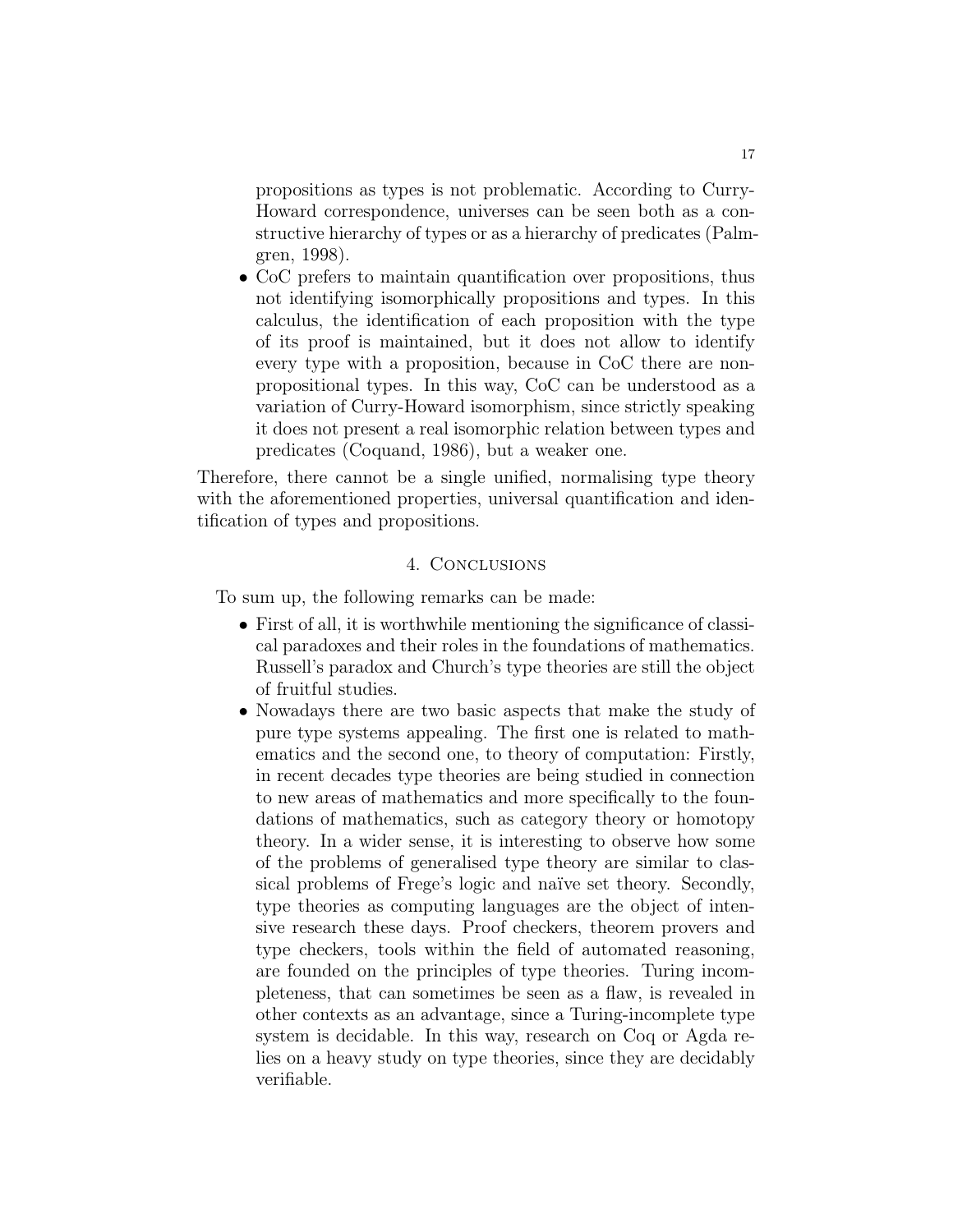A few closing remarks can be made in a more general style. It can be useful to see how, instead of a single logical theory, a plurality of logical systems have emerged, giving new stimulus to the renewal of logical studies. Type theories were initially created as a response to the paradoxes of naïve set theory. This connection has never been lost, since several contemporary authors still study these theories as an alternative basis for the foundations of mathematics. Although the desire of a lingua universalis, a logical language able to verily code the structure of reality, still persists (Cfr. (Gränstrom, 2011)), the current direction points to a different goal. Instead of a global logical system, we can conceive several frames with invariances between them in which several logical theories can be developed (Cfr. Bell (1986)). The question is not which logic is the real one, but which one we desire to use for the purposes of our research, because each type theory and more broadly each logical system has its own advantages and weaknesses and there is no system that can comprise all desired logical properties into a global, unified theory.

#### **REFERENCES**

- [Asperti and Longo(1991)] Andrea Asperti and Giuseppe Longo. Categories, types, and structures: an introduction to category theory for the working computer scientist. MIT press, 1991.
- [Barendregt(1991)] H.P. Barendregt. Introduction to generalized type systems. Journal of Functional Programming, (1(2)):125–154, 1991.
- [Barendregt(1992)] H.P. Barendregt. Lambda calculi with types. In D. Gabbay T. Maibaum S. Abramsky, editor, Handbook of Logic in Computer Science. Oxford Science Publications, 1992.
- [Bell(1986)] John L Bell. From absolute to local mathematics. Synthese, 69(3):409– 426, 1986.
- [Church(1940)] A. Church. A formulation of the simple theory of types. Journal of Symbolic Logic, (5):56–68, 1940.
- [Church(1941)] Alonzo Church. The calculi of lambda-conversion. Series: Annals of Mathematics Studies, (6), 1941.
- [Coquand(1986)] T. Coquand. An analysis of Girard's paradox. Proceedings of the IEEE Symposium on Logic in Computer Science, pages 227–236, 1986.
- [Curry(1934)] Haskell B Curry. Functionality in combinatory logic. Proceedings of the National Academy of Sciences of the United States of America, 20(11):584, 1934.
- [Girard(1972)] J.Y. Girard. Interpretation fonctionelle et eleimination des coupures dans l'arithmetique d'ordre superieure. PhD thesis, Université Paris 7, 1972.
- [Granström(2011)] J.G. Granström. Treatise on Intuitionistic Type Theory. Springer, 2011.
- [Howard(1969)] William A Howard. The formulae-as-types notion of construction. unpublished manuscript. 1969.